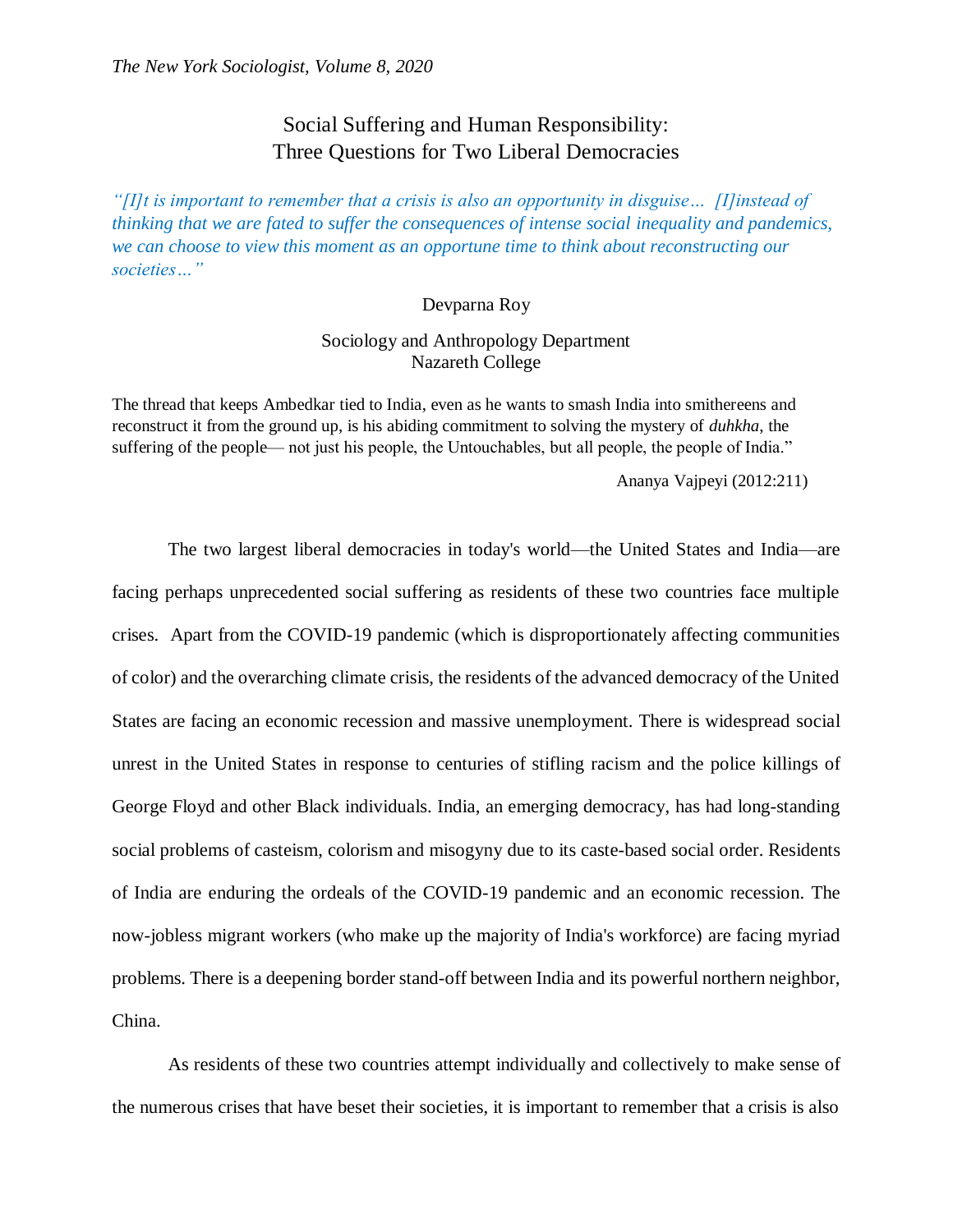#### *The New York Sociologist, Volume 8, 2020*

an opportunity in disguise (after all, the Chinese symbols for 'crisis' and 'opportunity' are identical). It is clear to many of us that deep-rooted social inequalities have exacerbated the impacts of the COVID-19 pandemic on the marginalized groups and individuals. But instead of thinking that we are fated to suffer the consequences of intense social inequality and pandemics, we can choose to view this moment as an opportune time to think about reconstructing our societies so that more equitable social arrangements come into being and we can deal more effectively with COVID-19 and future pandemics.

In this essay, I take Ananya Vajpeyi (2012)'s path-breaking and inspiring text, *Righteous Republic*, as the point of departure to examine possible ways of how we can get past the social suffering brought about by multiple crises in the United States and India. One way of understanding the current conjuncture is to view it as a situation of social trauma created by persistent social inequalities, based on class, race, caste, and other social fault lines. The impacts of the COVID-19 pandemic have been especially brutal on the marginalized groups, including non-white races, so-called "lower" caste groups, and women. If we are to get past this point of social suffering, we have to be creative and envision a more equitable world where the difference between being affluent (and/or belonging to the more privileged races, castes and gender) and being poor or underprivileged does not amount to the difference between life and death.

Another way to view the present is to see it as a situation of epistemological crisis (to use the British philosopher Alasdair MacIntyre's term) which may infect either an individual or a tradition. MacIntyre uses the term epistemological crisis "to describe a state affecting the consciousness of either an individual or culture, wherein existing epistemologies, or ways of knowing, no longer seem adequate to accurately comprehend or describe the world. From long habit, people understand things a certain way, until one day they encounter some unexpected piece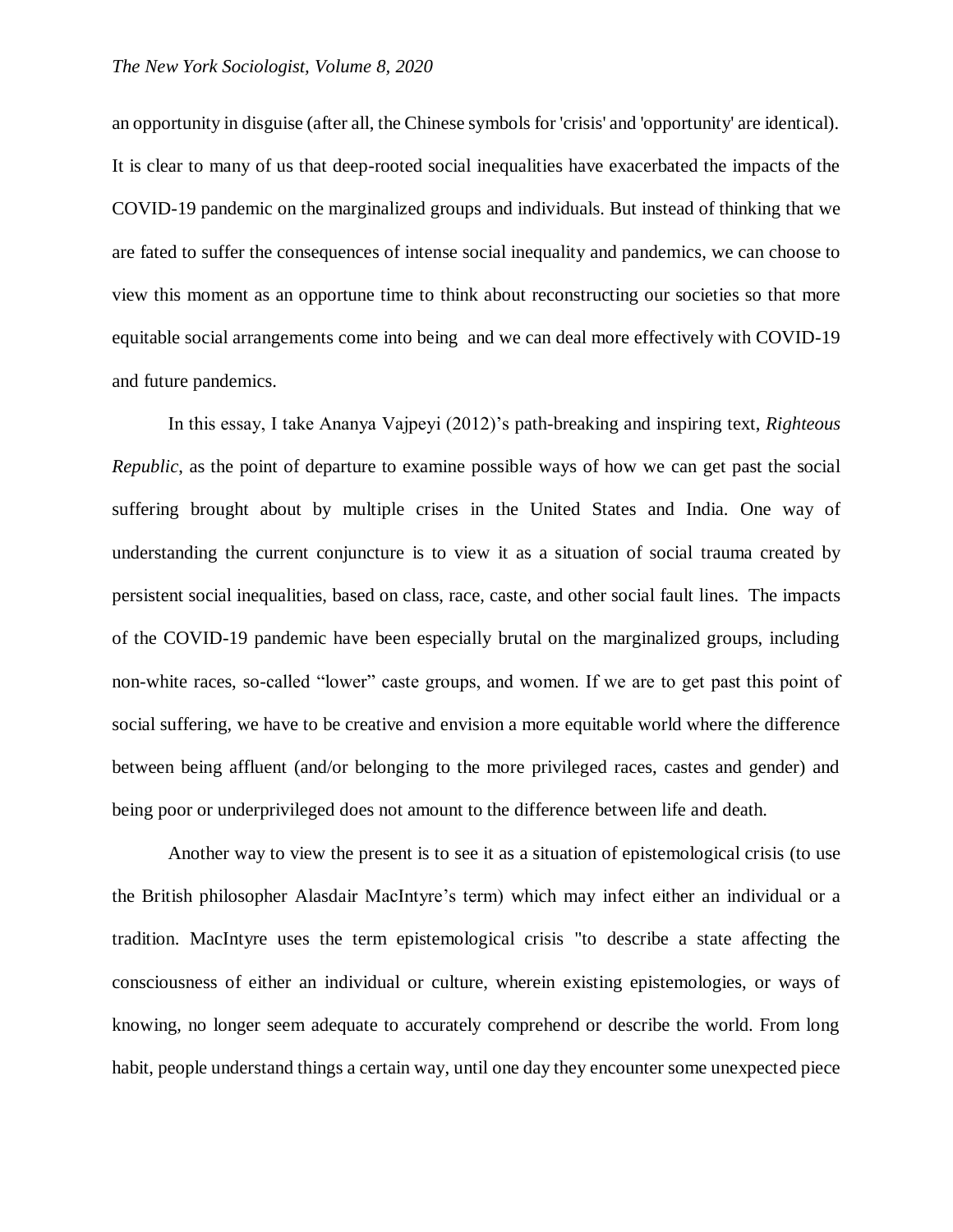of information that calls into question their entire epistemological framework up until that moment. (MacIntyre, quoted in Vajpeyi 2012:3)" There are three possible responses to an epistemological crisis. The response that concerns us here is that of an epistemological break with tradition that reorients a tradition in crisis and gives it a new lease of life.

It could be argued that believers in the dominant sociopolitical tradition in the United States think of the American society as being a democratic society where "life, liberty and the pursuit of happiness" is the birthright of every citizen, where various forms of social inequality (including those based on class, race and gender) are diminishing in importance, and where every individual has the opportunity to achieve the American Dream. It could be argued that believers in the dominant sociopolitical tradition in India think of themselves as being part of a nation where social inequalities based on caste, gender and religion are decreasing in importance and giving rise instead to a nation where the identity of a citizen isreplacing the salience of other forms of identity.

In the next few paragraphs, I will present a sketch of how the current moment of epistemological crisis and social suffering in the United States and India could also emerge as a moment for the renewal of human responsibility and democratic politics. I will draw upon notions from diverse strands of thought—personalism (a principle of the Catholic Worker tradition and movement in the United States) and *dhamma* (in the Buddhist thought of Dr. B. R. Ambedkar) that attempt to bridge the gap between the individual self (or individual suffering) and the social self (or social suffering).

*Personalism* is a philosophy which regards the freedom and dignity of each person as the basis, focus and goal of all metaphysics and morals. Followers of personalism move away from a self-centered individualism toward considerations for the good of the others. This move is to be accomplished by taking personal responsibility for changing conditions, rather than expecting the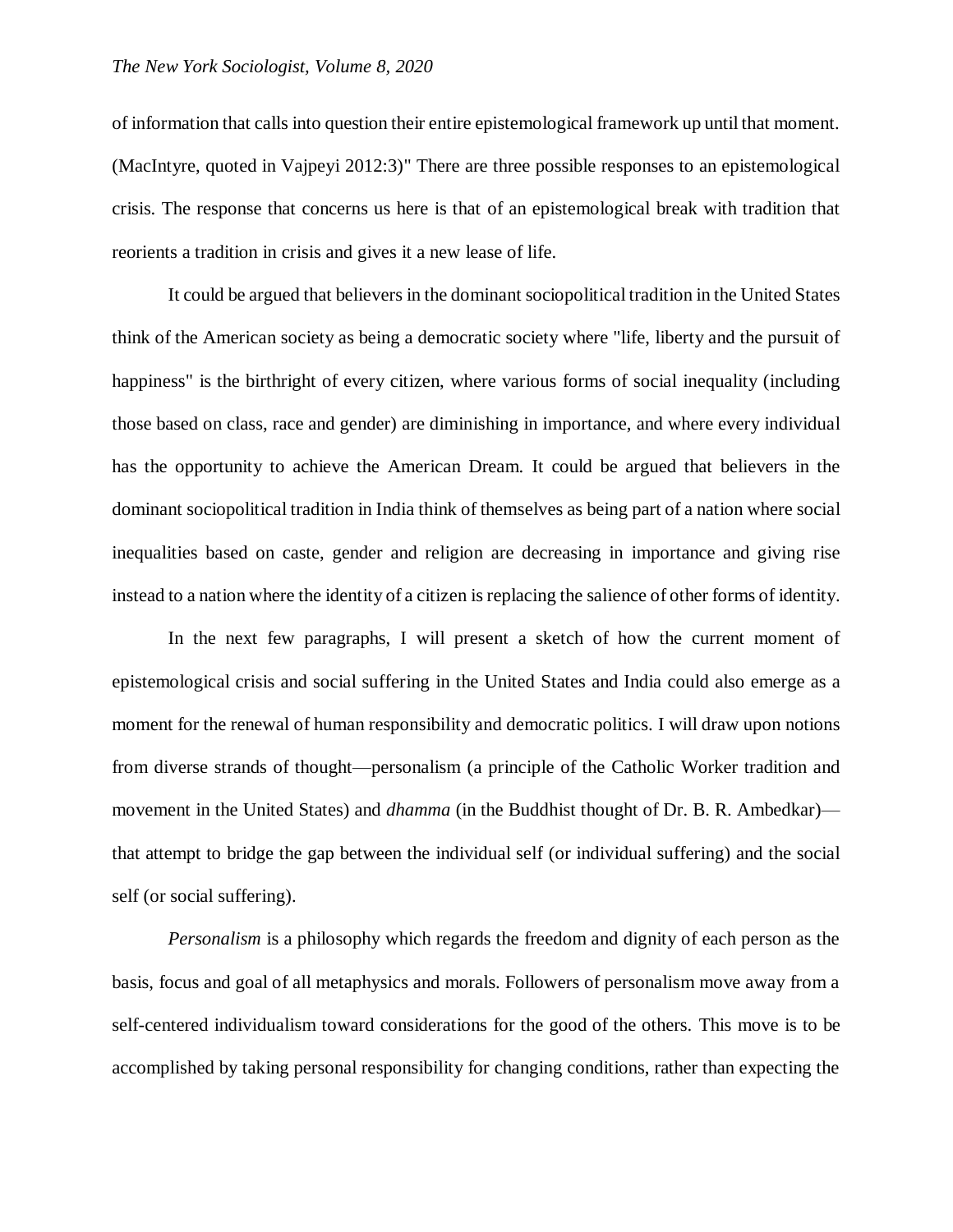state or other institutions to provide impersonal "charity" to the underprivileged (*Catholic Worker*, 2019). Peter Maurin, one of the founders of the Catholic Worker movement, stated that the Catholic Workers believed in reconstructing society with "the gentle personalism of traditional Catholicism."

*Dhamma* means "social responsibility" according to Dr. Ambedkar, the renowned Dalit intellectual who was also the chief architect of the Constitution of India and the founder of a sect of modern Indian Buddhism. For Dr. Ambedkar, social suffering is due to the rigid caste system, and the solution is the annihilation of caste. For him, *duhkha* is not individual suffering rooted in *karma*; rather, *duhkha* is social suffering that results from a caste-based social order (these points regarding Dr. Ambedkar's thought has been discussed in detail by Vajpeyi [2012]). Remarkably, rather than seeking revenge upon the perpetrators of caste-based violence, Dr. Ambedkar envisioned a transformed Indian society where the caste order is annihilated, but "upper-caste" people are not subjected to the politics of retributive justice.

Based on my readings of the meanings of *personalism* and *dhamma*, I would argue that there are three complicated questions facing the residents of United States and India, to which we will have to find answers, as individuals and collectivities. First, in this historical moment/situation of epistemological crisis that may result in a break with political, cultural and social traditions, what are the different ways in which we can we visualize and reconstruct societies in the United States and India such that the fight for social justice does not diminish into the politics of revenge but rather seeks the upliftment of all? For, however satisfying violence and revenge may be, let us remember Mahatma Gandhi's statement that 'an eye for an eye makes the whole world blind.' Second, in what ways can class-, race-, and caste based unjust social orders give rise to an inclusive and integrating citizenship in these two liberal democratic societies? And, perhaps the most